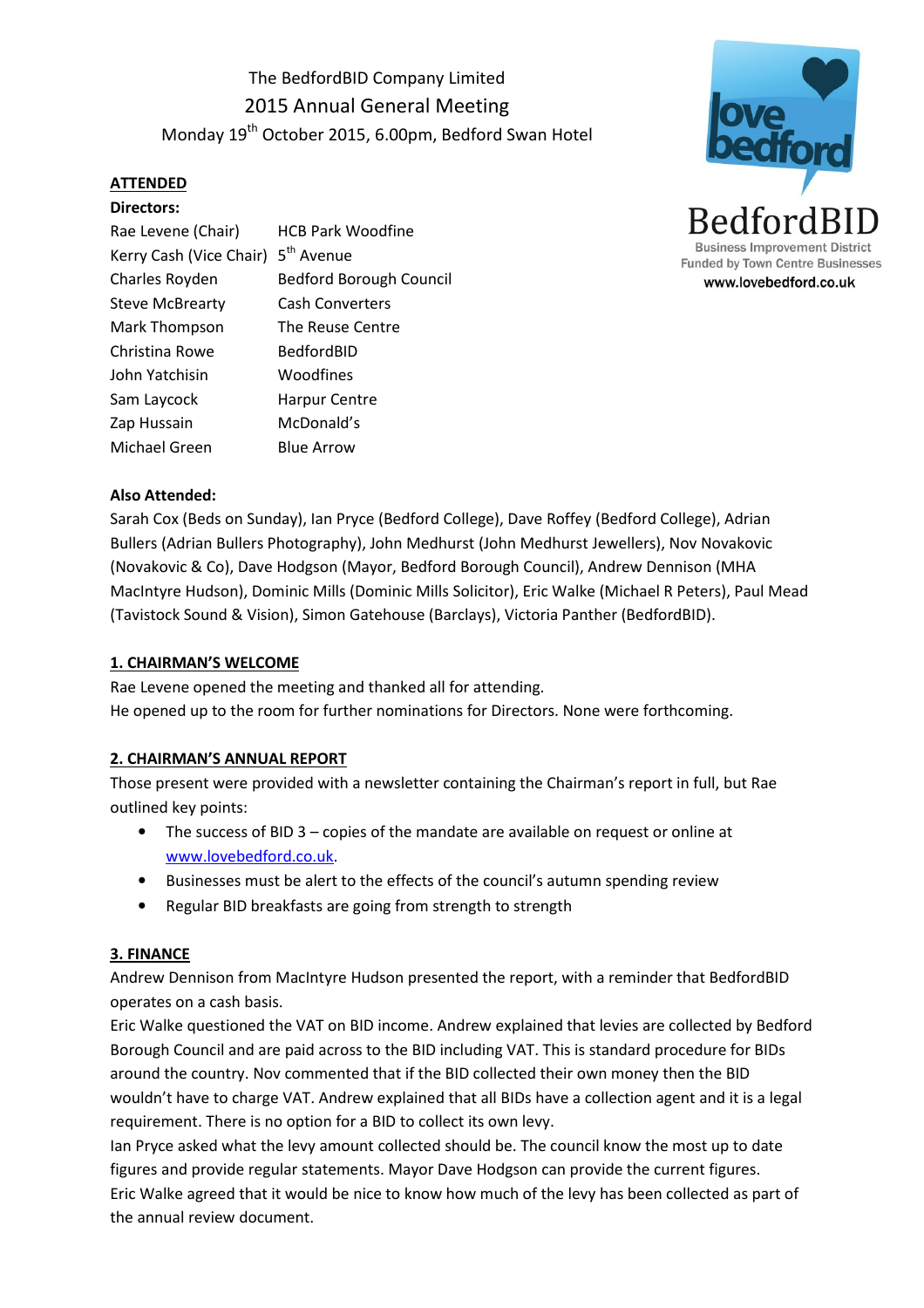Rae said that it could also be included as a footnote in future accounts, and that the collection rate is 96%.

Ian Pryce commented on the content of the newsletter which although very informative, felt an alignment to the accounts figures would be useful. Christina said that it would be broken down next time to match up as usual, as the reporting will only be relevant to BID 3 and not the previous and current BID, which is why the reporting changed this time.

Paul Mead asked what the discounts on page 2 referred to on vouchers. Christina explained that large bulk purchases have discounts against them. The college purchase £80k-£90k vouchers and they continue to bulk buy thanks to their discount. In comparison with vouchers used elsewhere there is a higher redemption of college vouchers.

Paul asked if more promotion for the Love Bedford vouchers could be put into place rather than people buying Love to Shop vouchers. Ian offered to explain to businesses why the college is using Love Bedford vouchers, and asked if Paul could tell him which businesses are using the Love to Shop vouchers.

#### 4. ORDINARY RESOLUTIONS

To adopt the Report of the Directors and Financial Statements. Proposed: Ian Pryce, Bedford College Seconded: John Yatchisin, Woodfines Solicitors AGREED: All in favour of adopting the report.

# To elect Accountants for the ensuing year and authorise the Directors to fix the Accounts' remuneration.

Proposed: Christina Rowe, BedfordBID Seconded: Zap Hussain, McDonalds AGREED: Nobody was against MacIntyre Hudson continuing as accountants to BedfordBID.

## 5. ELECTION OF THE BOARD OF DIRECTORS

Director(s) standing for re-appointment Paul Dawson, The Rose Proposer: Christina Rowe, BedfordBID Seconder: Sam Laycock, Harpur Centre

Members standing for elections as Directors Michelle Scott, Boots Proposer: John Yatchisin, Woodfines Solicitors Seconder: Christina Rowe, BedfordBID

## Dave Roffey, Bedford College

Proposer: Christina Rowe, BedfordBID Seconder: John Yatchisin, Woodfines Solicitors

There were 3 candidates for 3 vacancies so no vote was necessary. APPROVED: Paul Dawson, Michelle Scott and Dave Roffey were approved as Directors.